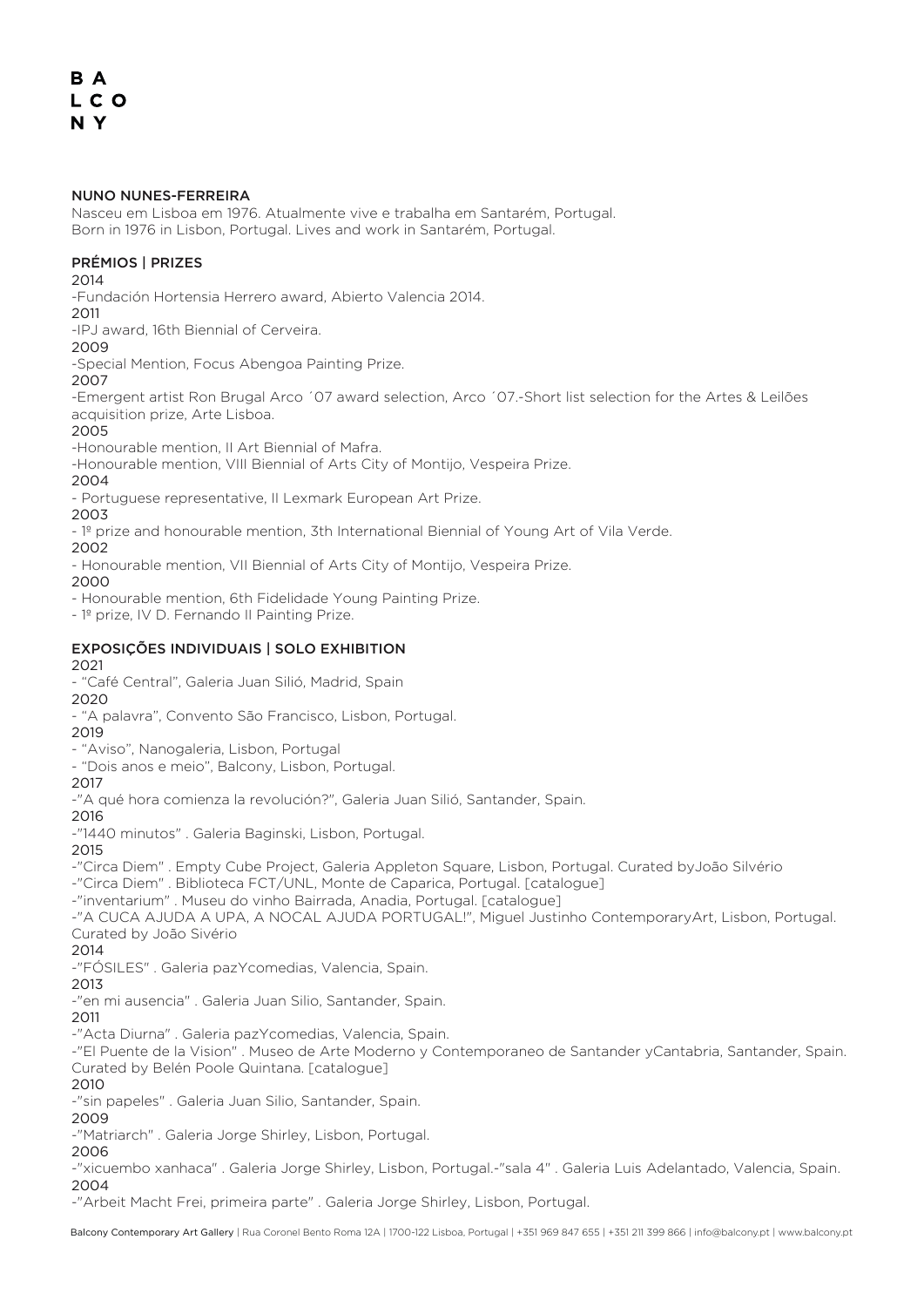-"Arbeit Macht Frei, segunda parte" . Galeria Jorge Shirley, Oporto, Portugal.

2003

-"Déjà Vu" . Galerie Eva-Maria Hill, Stuttgart, Germany. [catalogue]

2002 -"Desculpe, posso falar?..." . Galeria Enes Arte Contemporânea, Lisbon, Portugal.[catalogue]

2000

-"Nightmares" . Gallerie Eva-Maria Hill, Stuttgart, Germany. [catalogue] [film]

## EXPOSIÇÕES COLETIVAS | GROUP EXHIBITION

2022

- "Contra-Parede", Curated by Hugo Dinis, MIAA - Museu Ibérico de Arqueologia e Arte de Abrantes, Abrantes, Portugal

- "Contra-Parede", Curated by Hugo Dinis, Museu Leopoldo de Almeida, Caldas da Rainha, Portugal 2021

- "Contra-Parede", Curated by Hugo Dinis, Museu do Côa | Vila Nova de Foz Côa, Portugal

- "Herança", Curated by Emília Ferreira, MNAC, Lisboa

- "Ensaio para uma comunidade", Curated by Paulo Mendes, MAAT | Lisbon, Portugal.

- "Flora", Curated by Sara Antónia Matos and Pedro Faro, Atelier Museu Júlio Pomar | Lisbon, Portugal.

- "Contra-Parede", Curated by Hugo Dinis, Museu Municipal de Tavira, Tavira, Portugal

- "O Silêncio da Terra: visualidades (pós)coloniais intercetadas pelo Arquivo Diamang", Curated by Duarte Belo, Patrícia Leal, Fátima Moura Ferreira e Miguel Bandeira Duarte, Galeria do Paço, Universidade do Minho. | Braga, Portugal.

- "No Reino das Nuvens os Artistas e a Invenção de Sintra", curated by Victor dos Reis, MU.SA Museu das Artes de Sintra | Sintra, Portugal.

2020

- Festa. Fúria. Feminina., FLAD collection, MAAT | Lisbon, Portugal

- Fazer de Casa Labirinto, curated by Ana Cristina Cachola and Sergio Fazenda Rodrigues, Balcony Gallery | Lisbon, Portugal

- TRABALHO CAPITAL # GREVE GERAL", Centro de Arte Oliva, curated by Paulo Mendes S. João da Madeira, Portugal

2019

- Cabra Cega, Curatorship Tiago Alexandre, Balcony Gallery | Lisbon, Portugal

2018

-"crónicas del mundo actual", Fundación Valentin de Madariaga, Seville, Spain, curated by Maria Arregui -"TOMA LÁ DÁ CÁ", Galeria NovaOgiva, Óbidos, Portugal. Exhibition with Ana Vidigal

2017

-"O que eu sou" . MAAT, Lisbon, Portugal, curated by Luiza Teixeira de Freitas and InesGrosso. [catalogue] -"Portugal em Flagrante, OPERAÇÃO 1, 2 e 3" . Museu Calouste Gulbenkian, Lisbon,Portugal. Curated by Penelope Curtis, Ana Barata, Ana Vasconcelos, Leonor Nazaré andPatricia Rosas Prior

-"o tempo inscrito - Memória, Hiato e Projeção" . Coleção Figueiredo Ribeiro, Abrantes, Portugal. Curated by Sérgio Fazenda Rodrigues [catalogue]

2016

-"Rehabitar el espacio: presente, pasado y futuro" . Coleccion DKV . Museo LázaroGaldiano, Madrid, Spain. -" NI CAUTIVOS NI DESARMADOS" . Centre Cultural La Nau, Sala Martinez Guerricabeitia,Valencia, Spain.

Curated by Alfonso de la Torre.

-"Ponto de Partida" . Coleção Figueiredo Ribeiro, Abrantes, Portugal. Curated by JoãoSilvério. 2015

-"Tensão e liberdade" . Fundação Calouste Gulbenkian, Lisbon, Portugal. Curated by IsabelCarlos

-"Gente Feliz com Lágrimas" . Walk & Talk Festival, Azores, Portugal. Curated by JoãoPedro Vale & Nuno Alexandre Ferreira

 $2014$ 

-"a viagem da sala 53" . Galeria Baginski, Lisbon, Portugal. Curated by João Silvério.[catalogue]

-"ACERVO. ARTISTAS PORTUGUESES EN LA COLECCIÓN NAVACERRADA" . Centro de Artede Alcobendas, Alcobendas, Madrid, Spain. Curated by Mónica Álvarez Careaga.[catalogue]

2012

-"Experiencias 4" . Museo de Arte Moderno y Conporaneo de Santander y Cantabria,Santander, Spain.

-"Return" . Sala do Veado. Museu Nacional de História Natural e da Ciência, Lisbon,Portugal.

 $2010$ 

-"Visão . Conhecimento . Expressão" . Sociedade Nacional de Belas Artes, Lisbon,Portugal.

2005 -"Septima" . Galeria Luis Adelantado, Valencia, Spain.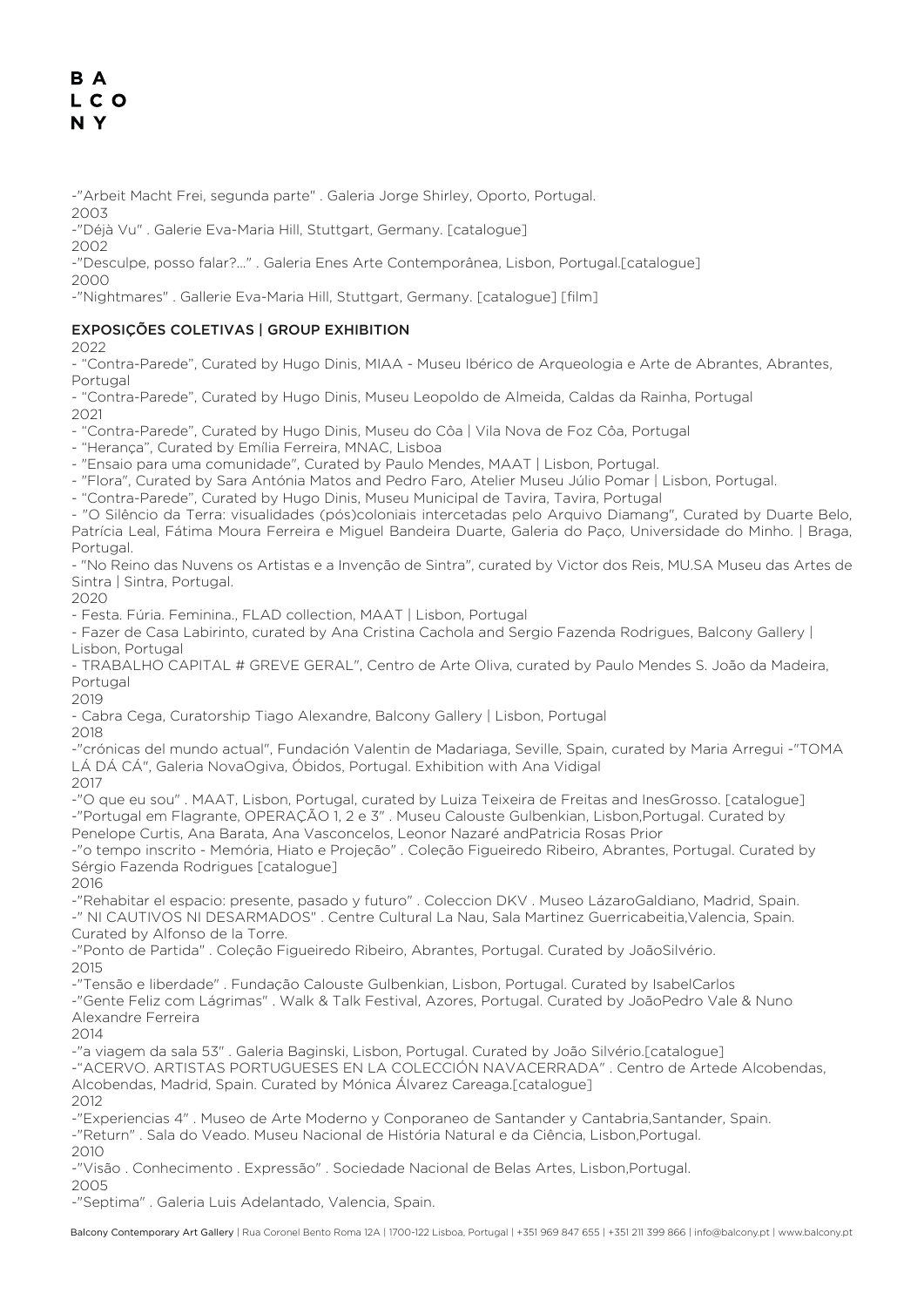-"2º Ariane de Rothschild Painting Prize" . Palácio Galveias, Lisbon, Portugal. [catalogue] 2004

-"II Lexmark European Art Prize" . Triennale di Milano, Milan, Italy.

2003

-"3º City Desk Sculpture Prize" . Cascais Cultural Center, Cascais, Portugal. [catalogue]

## FEIRAS DE ARTE I ART FAIRS

2022

-Miart '22. Fiera Milano. Booth E09, Milan, Italy

-Arco´22 . International Contemporary Art Fair. Booth Balcony Gallery, Madrid, Spain.

-Arco´22 . International Contemporary Art Fair. Booth Galeria Juan Silió, Madrid, Spain. 2021

-Arco´21 . International Contemporary Art Fair. Booth Balcony Gallery, Madrid, Spain.

-Arco´21 . International Contemporary Art Fair. Booth Galeria Juan Silió, Madrid, Spain. 2020

-Arco´20 . International Contemporary Art Fair. Booth Galeria Juan Silió, Madrid, Spain. 2019

-Arco´19 . International Contemporary Art Fair. Booth Galeria Juan Silió, Madrid, Spain 2018

-Arco´18 booth Galeria Baginski, Madrid, Spain.

-Arco Lisboa . booth Galeria Juan Silió, Lisbon, Portugal.

2017

-Arco´17 booth Galeria Juan Silió and Galeria Baginski, Madrid, Spain.-Arco Lisboa . booth Galeria Baginski, Lisbon, Portugal.

2016

-Arco´16.booth Galeria Juan Silio, Madrid, Spain. [catalogue]

-Arco Lisboa . booth Galeria Baginski, Lisbon, Portugal.

2014

-Est Art Fair booth Galeria Juan Silio, Estoril, Portugal.

2013 -Pinta The Modern & Contemporary Latin American Art Show . booth GaleriapazYcomedias, London, England -Arco´13 . booth Galeria Juan Silio, Madrid, Spain.

-JustMad4 . booth Galeria pazYcomedias, Madrid, Spain.

2012

- Pinta The Modern & Contemporary Latin American Art Show . booth GaleriapazYcomedias, London, England. [catalogue]

-JustMad3 booth Galeria pazYcomedias, Madrid, Spain. [catalogue]

2011 -Arco ´11 booth Galeria Juan Silio, Madrid, Spain.

-SWAB . booth Galeria Juan Silio, Barcelona, Spain.-Arte Santander 2011 . booth Galeria Juan Silio, Santander, Spain. [solo project][catalogue]

-Arte Lisboa . booth Galeria Juan Silio, Galeria pazYcomedias, Lisbon, Portugal.[catalogue] 2010

-Arte Santander 2010 . booth Galeria Juan Silio, Santander, Spain. [catalogue]

-Arte Lisboa . booth Galeria Juan Silio, Lisbon, Portugal. [catalogue]

2009

-Arte Lisboa . booth Galeria Jorge Shirley, Galeria Juan Silio, Lisbon, Portugal. [catalogue] 2008

-Arte Santander 2008 . booth Galeria Jorge Shirley, Santander, Spain. [catalogue]

-Valencia Art . booth Galeria Jorge Shirley, Santander, Spain.

-Arte Lisboa . booth Galeria Jorge Shirley, Lisbon, Portugal.

2007

-Arco ´07 . booth Galeria Jorge Shirley, Madrid, Spain.

-Arte Santander 2007 . booth Galeria Jorge Shirley, Santander, Spain.

- -Arte Lisboa . booth Galeria Jorge Shirley, Lisbon, Portugal.
- 2006

-Arco ´06 . booth Galeria Jorge Shirley, Madrid, Spain. [catalogue]

-Foro Sur . booth Galeria Jorge Shirley, Cáceres, Spain.

-Arte Santander 2006 . booth Galeria Jorge Shirley, Santander, Spain.

-Valencia Art . booth Galeria Jorge Shirley, Santander, Spain.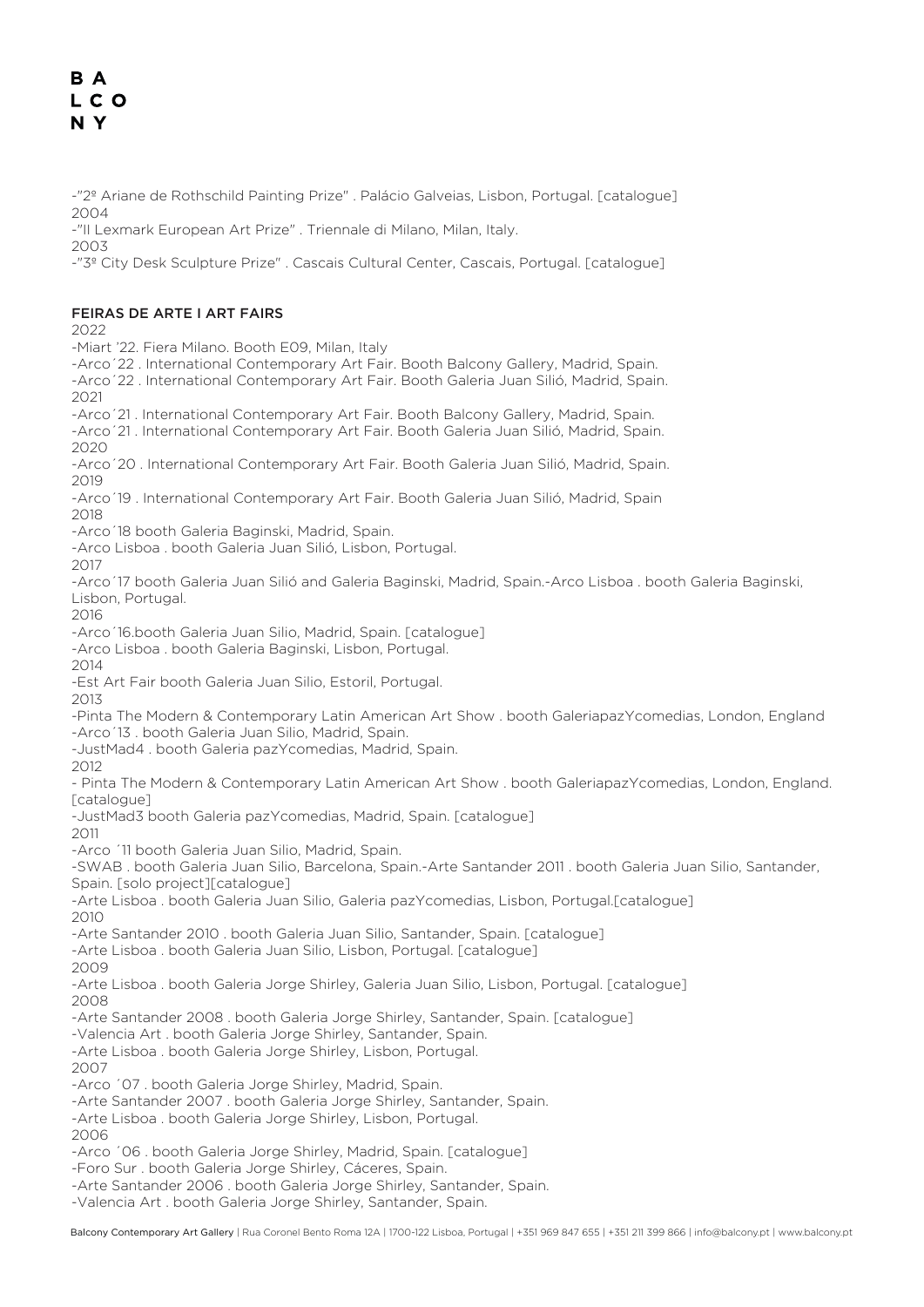## B A LCO N Y

-Arte Lisboa . booth Galeria Jorge Shirley, Lisbon, Portugal. [catalogue] 2005 -Arte Lisboa . booth Galeria Jorge Shirley, Lisbon, Portugal.2004 -Miart 2004 . booth Galeria Jorge Shirley, Milan, Italy. [catalogue] -ARTevent . booth Galeria Jorge Shirley, Lille, France.-Arte Lisboa . booth Galeria Jorge Shirley, Lisbon, Portugal. 2003 -"Stuttgart ART ALARM" . Galerie Eva-Maria Hill, Stuttgart, Germany. 2002 -Arte Lisboa . booth Galeria Enes Arte Contemporânea, Lisbon, Portugal. 2001

-NewCome 2001 . booth Galerie Eva-Maria Hill, Stuttgart, Germany.

2000

-"Stuttgart ART ALARM" . Galerie Eva-Maria Hill, Stuttgart, Germany.

## COLEÇÕES | COLLECTION

- -Fundação Calouste Gulbenkian
- -Fundação EDP
- -MAAT [Museu de Arte, Arquitectura e Tecnologia]
- -IVAM [Instituto Valenciano de Arte Moderno]
- -MAS [Museo de Arte Moderno y Contemporaneo de Santander]
- -Fundación Focus Abengoa
- -Fundació Sorigué
- -FLAD [Fundação Luso-Americana para o Desenvolvimento]
- -Fundación Hortensia Herrero
- -Colección Norte de Arte Contemporáneo
- -Colección DKV
- -Fundação Bienal de Cerveira
- -MU.SA [Museu das Artes de Sintra]
- -Censored Collection by Tatxo Benet
- -Colección Kells
- -Colección Pilar Citoler
- -Colección ACB [Alberto del Corral y Bárbara de Rueda]
- -Colección A2 [Álvaro Marimón y Antonio Jiménez]
- -Colecção Figueiredo Ribeiro
- -Colecção José Carlos Santana Pinto
- -Colección Navacerrada
- -Colección Olor Visual
- -Fundación Jesús Bárcenas
- -Censored Collection, Barcelona
- -Liberty Seguros
- -Juan Uslé
- -Oliva Arauna
- -Câmara Municipal de Lisboa EGEAC
- -Câmara Municipal de Sintra
- -Câmara Municipal de Vila Verde
- -Private collections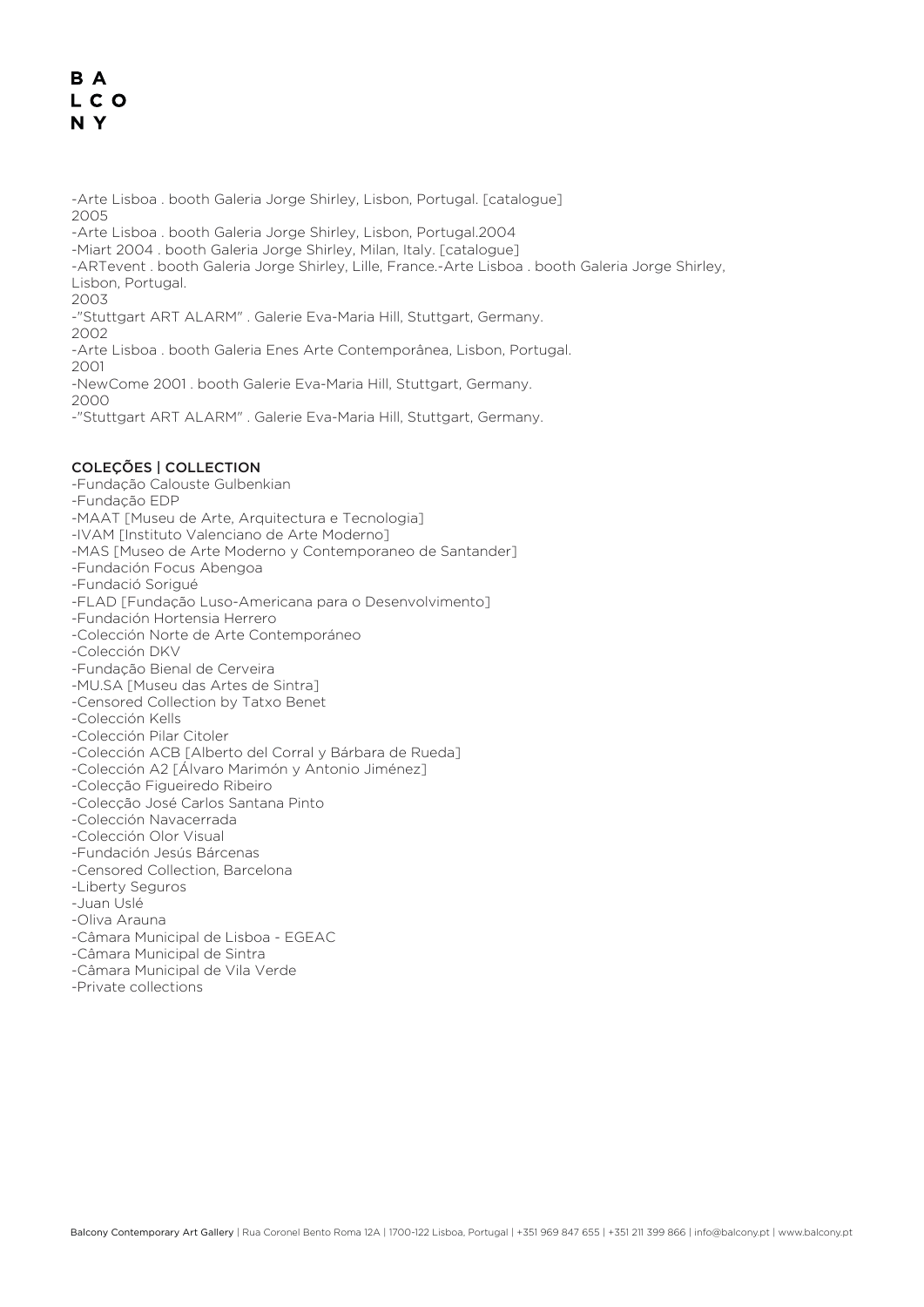#### NUNO NUNES-FERREIRA

Nasceu em Lisboa em 1976. Atualmente vive e trabalha em Santarém, Portugal. Born in 1976 in Lisbon, Portugal. Lives and work in Santarém, Portugal.

## PRÉMIOS | PRIZES

2014

-Fundación Hortensia Herrero award, Abierto Valencia 2014.

 $2011$ 

-IPJ award, 16th Biennial of Cerveira.

2009

-Special Mention, Focus Abengoa Painting Prize. 2007

-Emergent artist Ron Brugal Arco ´07 award selection, Arco ´07.-Short list selection for the Artes & Leilões acquisition prize, Arte Lisboa.

2005

-Honourable mention, II Art Biennial of Mafra. -Honourable mention, VIII Biennial of Arts City of Montijo, Vespeira Prize.

2004

- Portuguese representative, II Lexmark European Art Prize.

2003

- 1º prize and honourable mention, 3th International Biennial of Young Art of Vila Verde. 2002

- Honourable mention, VII Biennial of Arts City of Montijo, Vespeira Prize.

2000

- Honourable mention, 6th Fidelidade Young Painting Prize.

- 1º prize, IV D. Fernando II Painting Prize.

## EXPOSIÇÕES INDIVIDUAIS | SOLO EXHIBITION

2021

- "Café Central", Galeria Juan Silió, Madrid, Spain 2020

- "A palavra", Convento São Francisco, Lisbon, Portugal.

2019

- "Aviso", Nanogaleria, Lisbon, Portugal

- "Dois anos e meio", Balcony, Lisbon, Portugal. 2017

-"A qué hora comienza la revolución?", Galeria Juan Silió, Santander, Spain.

2016

-"1440 minutos" . Galeria Baginski, Lisbon, Portugal. 2015

-"Circa Diem" . Empty Cube Project, Galeria Appleton Square, Lisbon, Portugal. Curated byJoão Silvério -"Circa Diem" . Biblioteca FCT/UNL, Monte de Caparica, Portugal. [catalogue]

-"inventarium" . Museu do vinho Bairrada, Anadia, Portugal. [catalogue]

-"A CUCA AJUDA A UPA, A NOCAL AJUDA PORTUGAL!", Miguel Justinho ContemporaryArt, Lisbon, Portugal. Curated by João Sivério 2014

-"FÓSILES" . Galeria pazYcomedias, Valencia, Spain. 2013 -"en mi ausencia" . Galeria Juan Silio, Santander, Spain. 2011 -"Acta Diurna" . Galeria pazYcomedias, Valencia, Spain. -"El Puente de la Vision" . Museo de Arte Moderno y Contemporaneo de Santander yCantabria, Santander, Spain. Curated by Belén Poole Quintana. [catalogue] 2010 -"sin papeles" . Galeria Juan Silio, Santander, Spain. 2009 -"Matriarch" . Galeria Jorge Shirley, Lisbon, Portugal. 2006 -"xicuembo xanhaca" . Galeria Jorge Shirley, Lisbon, Portugal.-"sala 4" . Galeria Luis Adelantado, Valencia, Spain. 2004 -"Arbeit Macht Frei, primeira parte" . Galeria Jorge Shirley, Lisbon, Portugal. -"Arbeit Macht Frei, segunda parte" . Galeria Jorge Shirley, Oporto, Portugal. 2003

-"Déjà Vu" . Galerie Eva-Maria Hill, Stuttgart, Germany. [catalogue]

2002

-"Desculpe, posso falar?..." . Galeria Enes Arte Contemporânea, Lisbon, Portugal.[catalogue] 2000

-"Nightmares" . Gallerie Eva-Maria Hill, Stuttgart, Germany. [catalogue] [film]

## EXPOSIÇÕES COLETIVAS | GROUP EXHIBITION 2022

- "Contra-Parede", Curated by Hugo Dinis, Museu Leopoldo de Almeida, Caldas da Rainha, Portugal 2021

- "Contra-Parede", Curated by Hugo Dinis, Museu do Côa | Vila Nova de Foz Côa, Portugal

- "Herança", Curated by Emília Ferreira, MNAC, Lisboa - "Ensaio para uma comunidade", Curated by Paulo Mendes, MAAT | Lisbon, Portugal.

- "Flora", Curated by Sara Antónia Matos and Pedro Faro, Atelier Museu Júlio Pomar | Lisbon, Portugal.

"Contra-Parede", Curated by Hugo Dinis, Museu Municipal de Tavira, Tavira, Portugal

- "O Silêncio da Terra: visualidades (pós)coloniais intercetadas pelo Arquivo Diamang", Curated by Duarte Belo, Patrícia Leal, Fátima Moura Ferreira e Miguel Bandeira Duarte, Galeria do Paço, Universidade do Minho. | Braga, Portugal.

- "No Reino das Nuvens os Artistas e a Invenção de Sintra", curated by Victor dos Reis, MU.SA Museu das Artes de Sintra | Sintra, Portugal.

2020

- Festa. Fúria. Feminina., FLAD collection, MAAT | Lisbon, Portugal

- Fazer de Casa Labirinto, curated by Ana Cristina Cachola and Sergio Fazenda Rodrigues, Balcony

Balcony Contemporary Art Gallery | Rua Coronel Bento Roma 12A | 1700-122 Lisboa, Portugal | +351 969 847 655 | +351 211 399 866 | info@balcony.pt | www.balcony.pt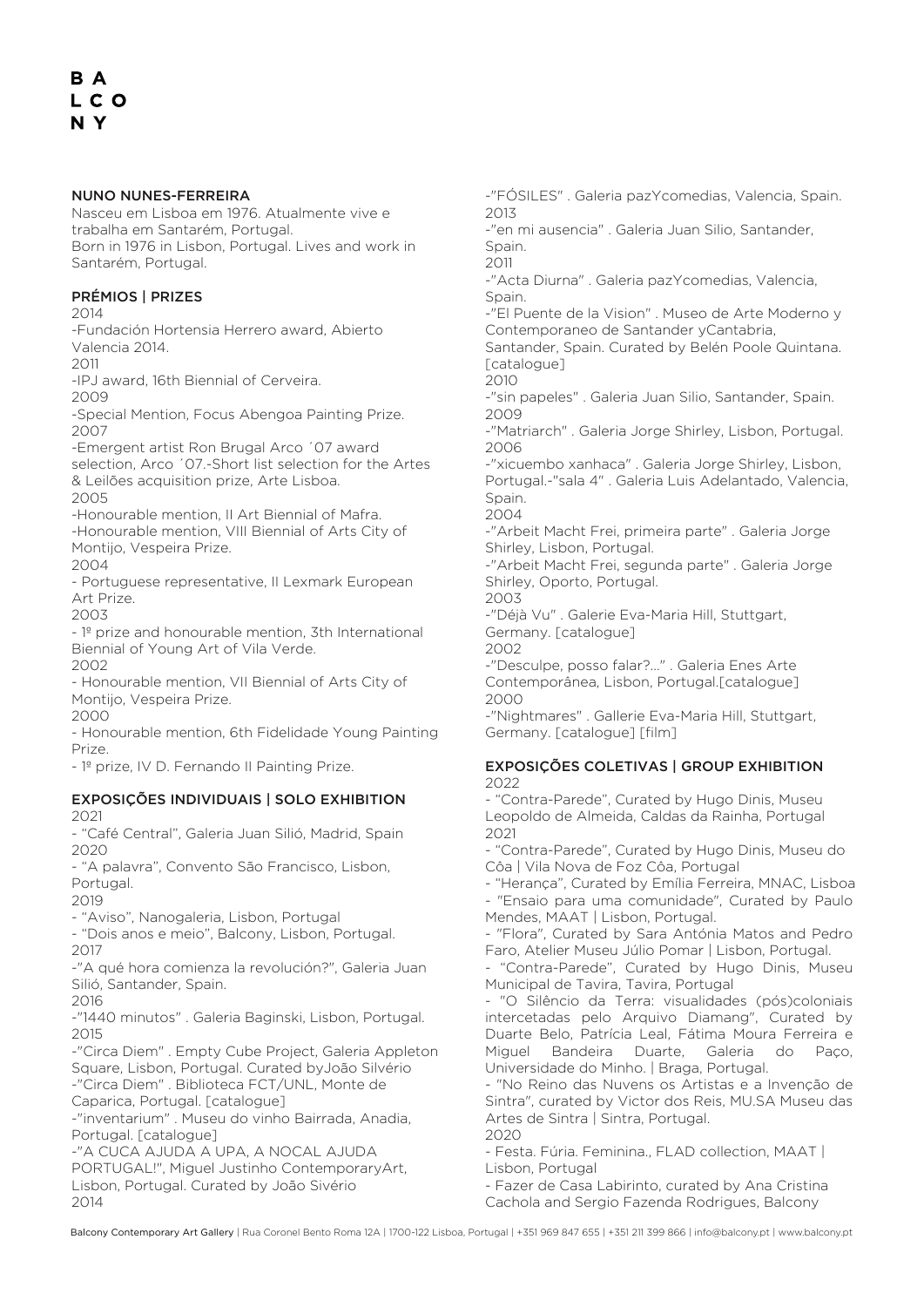Gallery | Lisbon, Portugal

- TRABALHO CAPITAL # GREVE GERAL", Centro de Arte Oliva, curated by Paulo Mendes S. João da Madeira, Portugal

2019

- Cabra Cega, Curatorship Tiago Alexandre, Balcony Gallery | Lisbon, Portugal

2018

-"crónicas del mundo actual", Fundación Valentin de Madariaga, Seville, Spain, curated by Maria Arregui -"TOMA LÁ DÁ CÁ", Galeria NovaOgiva, Óbidos, Portugal. Exhibition with Ana Vidigal 2017

-"O que eu sou" . MAAT, Lisbon, Portugal, curated by Luiza Teixeira de Freitas and InesGrosso. [catalogue] -"Portugal em Flagrante, OPERAÇÃO 1, 2 e 3"

Museu Calouste Gulbenkian, Lisbon,Portugal. Curated by

Penelope Curtis, Ana Barata, Ana Vasconcelos, Leonor Nazaré andPatricia Rosas Prior

-"o tempo inscrito - Memória, Hiato e Projeção" . Coleção Figueiredo Ribeiro, Abrantes, Portugal. Curated by Sérgio Fazenda Rodrigues [catalogue] 2016

-"Rehabitar el espacio: presente, pasado y futuro" . Coleccion DKV . Museo LázaroGaldiano, Madrid, Spain.

-" NI CAUTIVOS NI DESARMADOS" . Centre Cultural La Nau, Sala Martinez Guerricabeitia,Valencia, Spain. Curated by Alfonso de la Torre.

-"Ponto de Partida" . Coleção Figueiredo Ribeiro, Abrantes, Portugal. Curated by JoãoSilvério. 2015

-"Tensão e liberdade" . Fundação Calouste Gulbenkian, Lisbon, Portugal. Curated by IsabelCarlos -"Gente Feliz com Lágrimas" . Walk & Talk Festival, Azores, Portugal. Curated by JoãoPedro Vale & Nuno Alexandre Ferreira

2014

-"a viagem da sala 53" . Galeria Baginski, Lisbon, Portugal. Curated by João Silvério.[catalogue] -"ACERVO. ARTISTAS PORTUGUESES EN LA COLECCIÓN NAVACERRADA" . Centro de Artede Alcobendas, Alcobendas, Madrid, Spain. Curated by Mónica Álvarez Careaga.[catalogue] 2012

-"Experiencias 4" . Museo de Arte Moderno y Conporaneo de Santander y Cantabria,Santander, Spain.

-"Return" . Sala do Veado. Museu Nacional de História Natural e da Ciência, Lisbon,Portugal. 2010

-"Visão . Conhecimento . Expressão" . Sociedade Nacional de Belas Artes, Lisbon,Portugal. 2005

-"Septima" . Galeria Luis Adelantado, Valencia, Spain. -"2º Ariane de Rothschild Painting Prize" . Palácio Galveias, Lisbon, Portugal. [catalogue]

 $2004$ 

-"II Lexmark European Art Prize" . Triennale di Milano,

Milan, Italy. 2003

-"3º City Desk Sculpture Prize" . Cascais Cultural Center, Cascais, Portugal. [catalogue]

## FEIRAS DE ARTE I ART FAIRS

2022

-Arco´22 . International Contemporary Art Fair. Booth Balcony Gallery, Madrid, Spain. -Arco´22 . International Contemporary Art Fair. Booth Galeria Juan Silió, Madrid, Spain. 2021 -Arco´21 . International Contemporary Art Fair. Booth Balcony Gallery, Madrid, Spain. -Arco´21 . International Contemporary Art Fair. Booth Galeria Juan Silió, Madrid, Spain. 2020

-Arco´20 . International Contemporary Art Fair. Booth Galeria Juan Silió, Madrid, Spain. 2019

-Arco´19 . International Contemporary Art Fair. Booth Galeria Juan Silió, Madrid, Spain  $2018$ 

-Arco´18 booth Galeria Baginski, Madrid, Spain. -Arco Lisboa . booth Galeria Juan Silió, Lisbon, Portugal.

2017 -Arco´17 booth Galeria Juan Silió and Galeria Baginski, Madrid, Spain.-Arco Lisboa . booth Galeria Baginski, Lisbon, Portugal. 2016

-Arco´16.booth Galeria Juan Silio, Madrid, Spain. [catalogue]

-Arco Lisboa . booth Galeria Baginski, Lisbon, Portugal.

2014

-Est Art Fair booth Galeria Juan Silio, Estoril, Portugal

2013

-Pinta The Modern & Contemporary Latin American Art Show . booth GaleriapazYcomedias, London, England

-Arco´13 . booth Galeria Juan Silio, Madrid, Spain. -JustMad4 . booth Galeria pazYcomedias, Madrid, Spain

2012

- Pinta The Modern & Contemporary Latin American Art Show . booth GaleriapazYcomedias, London, England. [catalogue]

-JustMad3 booth Galeria pazYcomedias, Madrid, Spain. [catalogue]

2011 -Arco ´11 booth Galeria Juan Silio, Madrid, Spain. -SWAB . booth Galeria Juan Silio, Barcelona, Spain.-Arte Santander 2011 . booth Galeria Juan Silio, Santander, Spain. [solo project][catalogue] -Arte Lisboa . booth Galeria Juan Silio, Galeria pazYcomedias, Lisbon, Portugal.[catalogue]  $2010$ 

-Arte Santander 2010 . booth Galeria Juan Silio,